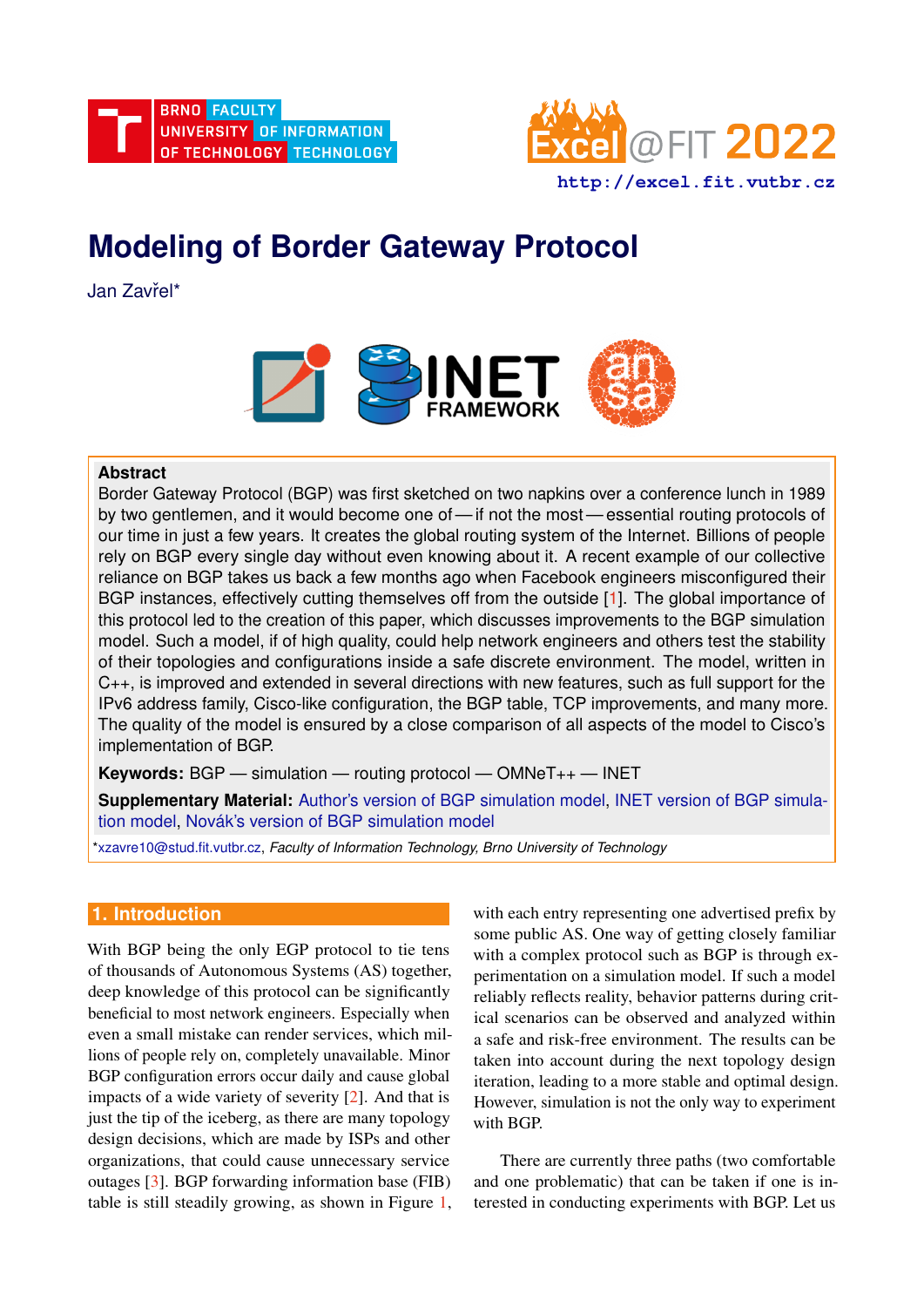<span id="page-1-0"></span>

Figure 1. Active IPv4 BGP entries over years, currently sitting at 916,649. IPv6 is currently at 154,022 entries. Image and data sourced from [\[4,](#page-6-3) [5\]](#page-6-4).

start with the problematic one: experiments on real devices. This solution lacks scalability and is also very expensive. Software on these devices, including the implementation of routing protocols, is often not open-source, and because of that, such device is more like a black box with the user hoping that it behaves accurately according to its specification. The benefit of choosing real devices is that their implemented protocols are often effective and, most importantly, one does not have to worry about the quality of any model or emulation discrepancy. The other two ways of conducting experiments are leveraging either emulators or simulators. Emulators such as GNS3 [\[6\]](#page-6-5) or EVE-ng [\[7\]](#page-6-6) can unpack and run binary firmware images found also on real devices. This solution, in comparison to real devices, substantially cuts costs, but still lacks transparency. Simulators, on the other hand, can often offer transparency together with source code-level customizability, which greatly encourages its users to become invested and experiment on such models even more. Together, users can improve the simulation models and share their ideas with the community without specific hardware requirements. The downside of this approach is the direct reliability on the accuracy of the model. Because the model has to be implemented from scratch, there is a lot of space for errors. The simulator that this paper is working with is OMNeT++ [\[8\]](#page-6-7), but there are other similar projects and there are also simulation models which are self-contained and do not require a complex simulator environment.

One of the most popular well-known simulators is Cisco Packet Tracer [\[9\]](#page-6-8), but its implementation of BGP is hugely limited as it completely lacks the iBGP part of BGP.

This paper talks about a model of BGP specifically tailored to be run in OMNeT++ simulator with the INET framework  $[10]$ . INET contains a set of implemented network protocols (e.g., Ethernet, IP, TCP, UDP, etc.) that can be used by other protocol models.

## **2. History of the BGP Model in OMNeT++**

BGP4 protocol model has been included in INET for a long time and was originally developed by OMNeT++ developers [\[11\]](#page-6-10). At this time, BGP had many shortcomings: BGP UPDATE messages did not contain all necessary routes, the states of the finite-state machine were inconsistent, some message types were unsupported, and the model had trouble recovering during changes to the topology. All of these shortcomings are described in the master's thesis by Adrián Novák [\[12\]](#page-6-11). He started his work in 2018. At the same time, contributor Mani Amoozadeh worked on his improvements for the BGP protocol model that were merged into INET later on in 2018 [\[13\]](#page-6-12). However, the changes made by Adrián Novák were not merged, as this implementation requires another rewrite in order to be compatible with the new INET and also synchronized with the changes and features that were made by Mani Amoozadeh and OMNeT++ developers.

During my rewrite of the model, a lot of issues of Novak's approach became apparent. Support for ´ IPv6, which was one of the most prominent features that Novák added, was rewritten from the ground up with the mentality to avoid address-family specific methods as much as possible. Other improvements are mostly regarding the router's main operation loop, so that routes are processed in bulk, node operability that allows nodes to handle common operations during the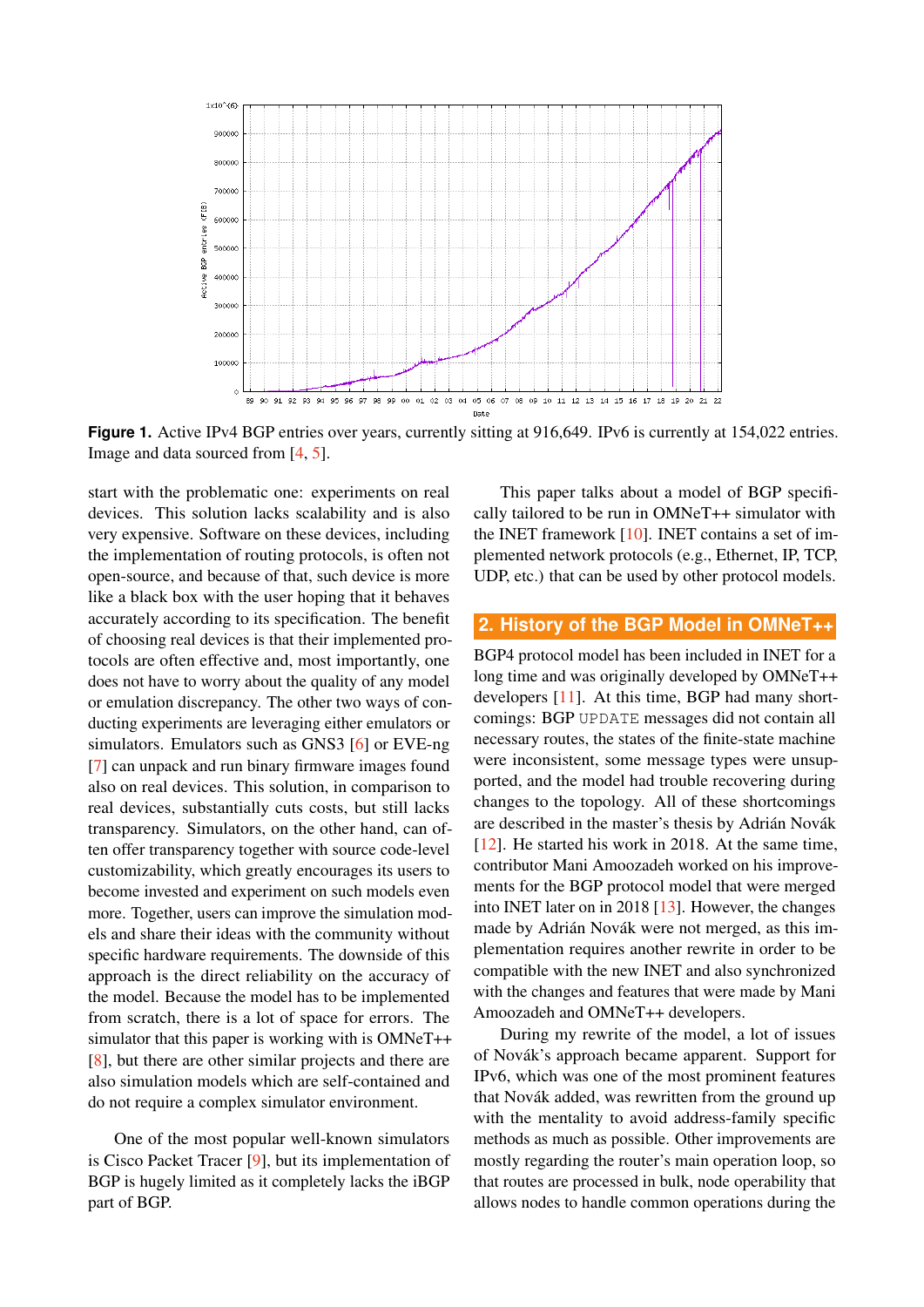simulation, TCP improvements, so the connection can be reliably established, and Cisco-like configuration, which is more realistic and versatile and easily derived from configuration of real devices.

The ultimate goal is for this greatly improved model to be accepted and merged into INET itself. Because this new improved version would replace the old versions, there are a lot of requirements set by the INET maintainers. From their point of view, this new version should be a clear improvement that introduces exactly zero new problems, so that all users experimenting with BGP would recognize this version, and no forking or branching happens.

# **3. Basics of BGP**

Border Gateway Protocol is used as a common language between Autonomous Systems. With the usage of BGP, these ASes exchange network prefixes. The information about these prefixes is then used by routers to route traffic to the desired destination. To be able to fully appreciate BGP, one has to understand the basic theory of AS.

## **3.1 Autonomous Systems**

The Internet is divided into smaller and more easily manageable networks called Autonomous Systems. These smaller parts are often operated by different administrative entities and use a custom set of rules and policies. Routing inside an AS is usually managed by IGP (e.g., OSPF, RIP, EIGRP, IS-IS) or static routing, while connectivity between ASes is typically achieved with BGP. Every public AS is identified by a unique public AS number. One public AS can contain multiple private ASes. These are only used for internal subdivisions and are not advertised via BGP. Public AS numbers are assigned by the respective Regional Internet Registries, e.g., RIPE NCC for Europe. Every AS can be connected to other ASes in different ways:

- Single-Homed AS (a.k.a. Stub AS) connects to a single external AS;
- Multihomed Nontransit AS connects to multiple other ASes, does not allow transit traffic;
- Multihomed Transit AS connects to multiple other ASes, allows transit traffic.

In 2006, it was estimated that around 20-30% of all ASes are transit [\[14\]](#page-7-0). The total number of ASes world-wide is currently sitting at 109 996 [\[15\]](#page-7-1). Tools such as DB-IP $<sup>1</sup>$  $<sup>1</sup>$  $<sup>1</sup>$  can be used to access publicly available</sup> pieces of information about ASes, their registered organizations, and IP prefixes.

# **3.2 eBGP vs. iBGP peering**

BGP recognizes two different types of peering (i.e., prefix exchanging): External BGP (eBGP) and Internal BGP (iBGP). External BGP peering is established with peers that belong to a different AS. The only necessity is TCP connectivity and pre-shared IP addresses between the organizations, as BGP does not use dynamic neighbor discovery. In contrast, Internal BGP is established between peers within the same AS. iBGP requires a full-mesh peering in regard to other routers in the same AS.

Each BGP router, also known as BGP speaker, advertises only the best route for each destination to configured peers. BGP can learn about prefixes in two ways:

- insertion into BGP locally via a static insertion or via redistribution by other routing protocols;
- receipt of Update Message advertising prefix as reachable by a BGP peer.

Routes received via BGP are generally advertised to other BGP peers — unless they are received from iBGP peers, in which case they are never advertised to other iBGP peers. Routes are withdrawn from the BGP if they become unresolvable or if an Update message is received, which requests withdrawal of routes.

#### **3.3 Route representation**

Each route embodies a reachable destination network prefix and is accompanied by a set of attributes. All these routes are stored in a data structure called BGP Table with the best route for each destination being highlighted or inserted into BGP Routing Table. These routes are the candidates for installation into the router's routing table, but can be overruled by route with a lower administrative distance. BGP does not use a single number to represent the quality of a route and instead uses a set of attributes to assess the desirability of a route. Each AS individually sets the weight of each attribute and so the path selection is influenced by the policy of the given AS. Mandatory attributes for each route are the following:

- ORIGIN source of the information;
- AS\_PATH vector of AS number the route passed through;
- NEXT\_HOP IP address that should be used as a next-hop for the destination.

#### **3.4 BGP Messages**

BGP uses just four types of messages. All are sent reliably through TCP on port 179. It uses a peer-topeer model with both BGP speakers being equal.

<span id="page-2-0"></span><sup>1</sup>https://db-ip.com/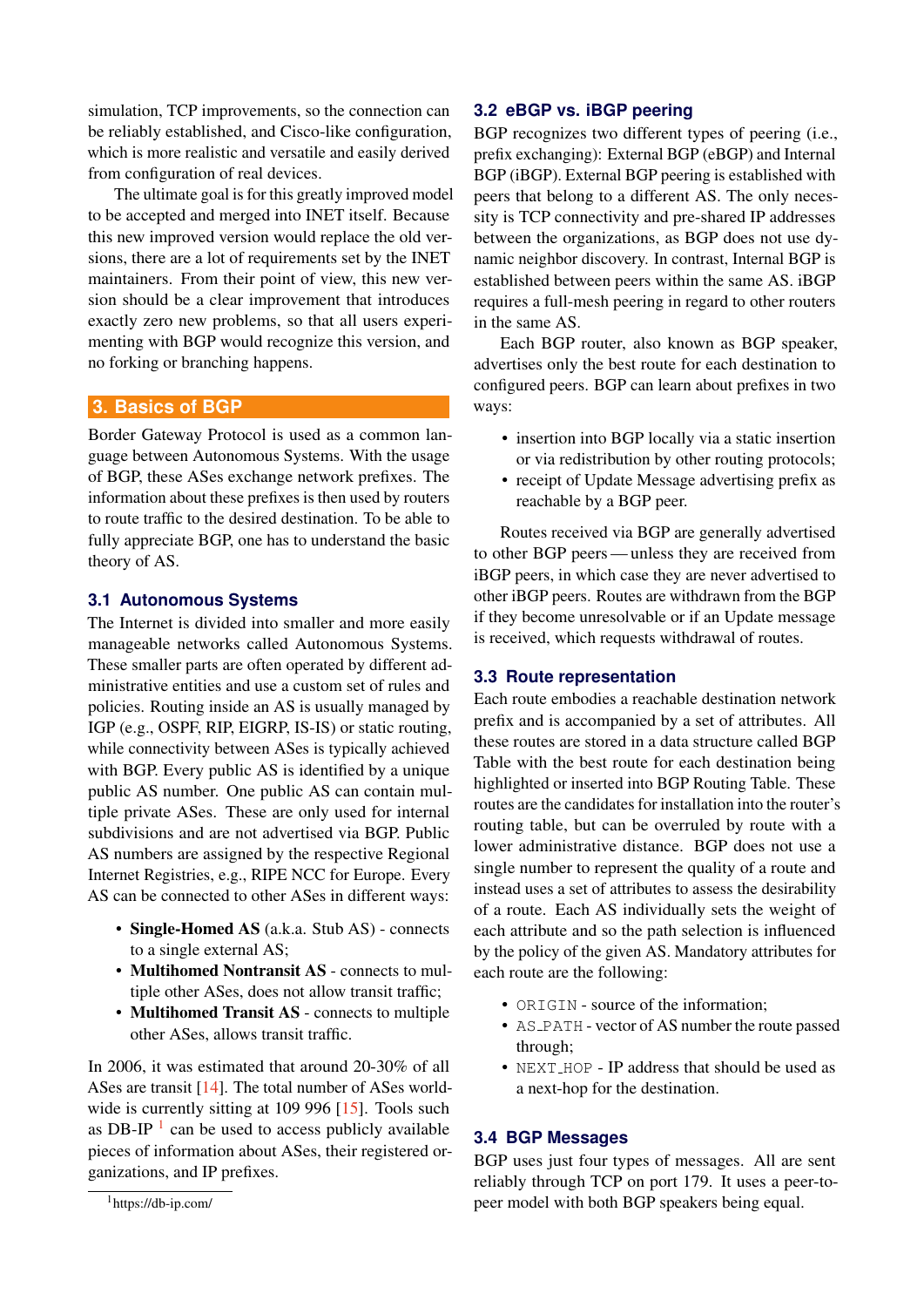| <b>Features</b>                             |   | <b>INET Version Novák's version</b> |
|---------------------------------------------|---|-------------------------------------|
| Cisco-like configuration                    |   |                                     |
| IPv4                                        |   |                                     |
| IPv6                                        |   |                                     |
| Independent on OSPF                         |   |                                     |
| <b>Initial Prefix Exchange</b>              |   |                                     |
| <b>UPDATE</b> message with multiple NLRIs   | x |                                     |
| <b>UPDATE</b> message with Withdrawn routes |   |                                     |
| <b>NOTIFICATION Message</b>                 |   |                                     |
| <b>BGP</b> Table                            |   | x                                   |
| <b>Start/Stop/Crash Handlers</b>            |   |                                     |
| <b>TCP Closed Handler</b>                   |   |                                     |
| <b>Interface State Change Handler</b>       |   |                                     |
| Routing Table Change Handler                | x | x                                   |
| <b>Local Pref Attribute</b>                 |   |                                     |
| <b>MED</b> Attribute                        |   |                                     |

<span id="page-3-0"></span>Table 1. Summary of basic features implemented in the INET Version and Novák's Version

- OPEN First message after TCP connection is established. Announces version of BGP, capability extensions, and AS number which determines eBGP or iBGP.
- KEEPALIVE BGP's ping-pong mechanism.
- UPDATE Advertises available prefixes with their attributes or withdraws prefixes as they become unavailable.
- NOTIFICATION Carries information about detected errors. BGP peering is closed right after this message is sent.

## **4. State of the Implementation**

As the first step, both available versions of the BGP model (current INET version and Novák's version) were analyzed and their capabilities tested. Both version are directly compared in Table [1.](#page-3-0)

## **4.1 INET version**

The INET version was found to contain a few different bugs and dirty workarounds and a lot of missing features, among which are the following:

- 1. dependency on the OSPF module;
- 2. decentralized and unique declarative style of configuration;
- 3. support for IPv4 only;
- 4. missing withdraw route functionality;
- 5. limited interactivity with the ScenarioManager;
- 6. missing NOTIFICATION message type.

With this model, the simulation is very limited. Firstly, one has to learn the specific way of configuration, and even then, only the initial route exchange between BGP speakers can be observed. No simulation scenarios can be tested on this BGP implementation

as it lacks the ability to withdraw routes. Some path selection steps are omitted, popular attributes like MED are not implemented. Furthermore, because no such structure like BGP Table is present, switching to a backup route when the primary route fails is not possible. The model also lacks the ability to recover after a link is reconnected, or the ability to be shut down or started up during the simulation. Because there is a bug with the TCP module which prevents a simultaneous TCP connect operation by two simulation entities, the simulation introduces increasing delay for each new connection.

## **4.2 Novak's version ´**

A lot of downsides of the INET version were also observed by Ing. Adrián Novák. In his version, he created a new configuration scheme that closely follows Cisco's configuration, added withdrawn route functionality, and introduced support for IPv6. While a lot of the aforementioned problems were resolved, the resulting code was not merged into INET codebase. The readability and structure of the code suffered quite a bit and many of the problems with the INET version remained. IPv6 support was added by excessive and unnecessary copying of IPv4 methods without leveraging any of the powers of object-oriented programming. Advertisements of prefixes of an address-family that is different than the address-family of the architecture are also not supported. What was essentially created was a very hard-to-maintain code with still only very limited interactivity with the ScenarioManager.

## **5. OMNeT++ Implementation**

The initial goal was to push the Novák version into a usable state and then create a pull request. But as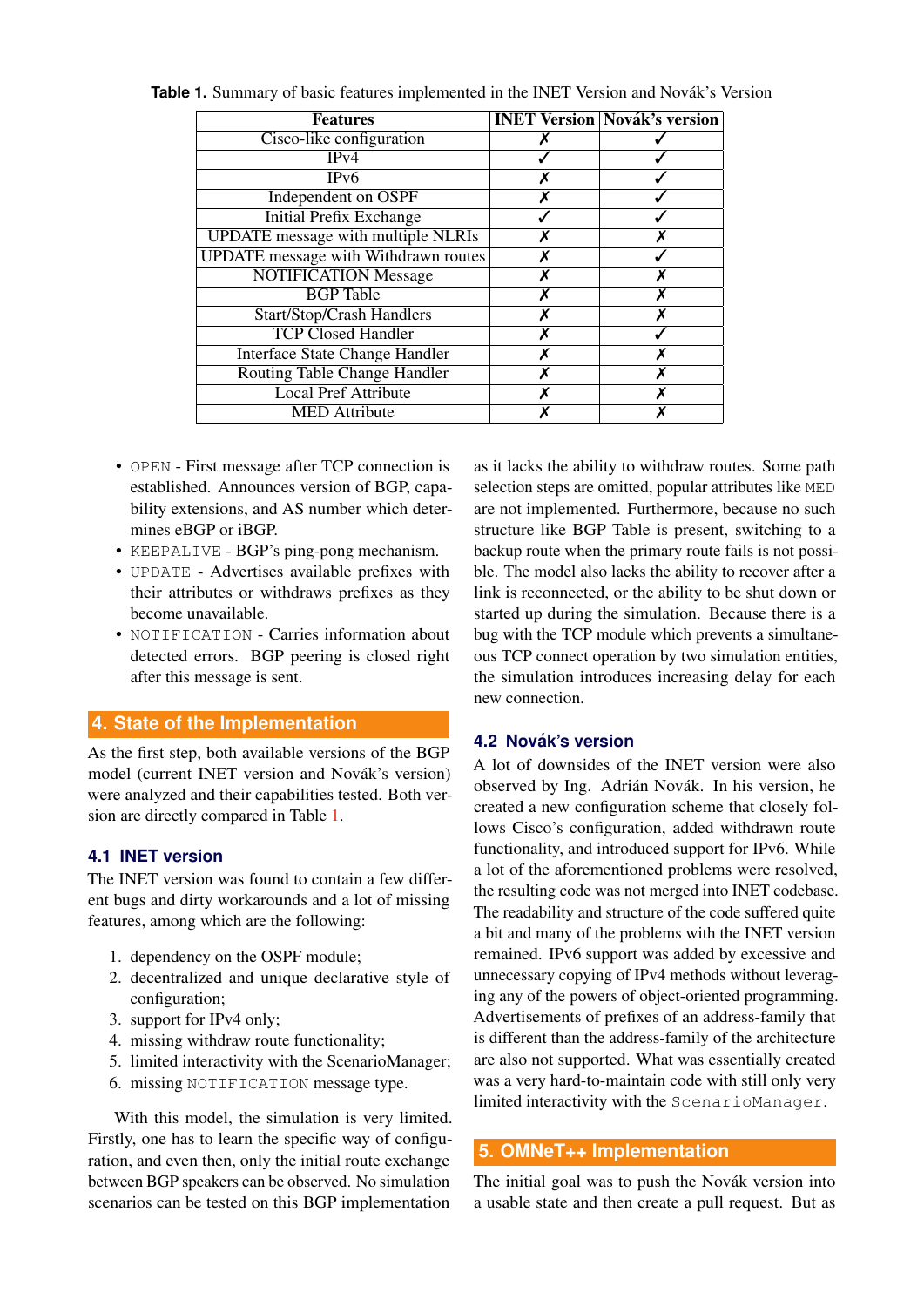<span id="page-4-0"></span>

**Figure 2.** Simplified diagram of the new operation loop of the BGP simulation model. The diagram shows how the main route data structures interact with each other and the different input events (highlighted in blue) are processed.

more and more problems with this version became apparent, most of the model had to be rewritten (around  $60\%$ ) and in the end, the Novák's version was used only as a reference with the INET version being used as a new base. A non-exhaustive list of changes includes configuration changes, OSPF dependency removal, introduction of IPv6 with the usage of generics as much as possible, the addition of BGP Table, rewrite of node's main operation loop, and addition of multiple mechanisms for handling changes of interfaces or TCP connections. Highlights of the changes are in the following subsections.

#### **5.1 Configuration**

The new configuration file structure is loosely based on the Novák's version  $[12]$  $[12]$  which itself is based on MP-BGP configuration on Cisco devices. It allows for normal IPv4 configuration, IPv6 configuration, their combination and even advertisement of IPv4 prefixes over IPv6 infrastructure or advertisement of IPv6 prefixes over IPv4 intrastructure, which was not possible in either of the existing versions. Furthermore, the new configuration allows for interface IP address assignments and static routes insertions. The previously mentioned TCP bug was fixed following a discussion with INET's developers and as such, all code related to the calculation of TCP connect delays could be cleaned up.

## **5.2 Support for Multi-Address-Family**

Because the old model was not exactly designed and coded with IPv6 in mind, numerous changes were required. While code from Novák's BGP repository is no doubt functional, it contains a lot of duplicated code, which, inadvertently and unnecessarily, bloats the codebase. The goal was to have as little of addressfamily specific methods as possible. First, the IPv4 specific class BgpRoutingTableEntry, which represents a single BGP route, was changed to utilize the generic L3Address class instead. This enabled its usage even for IPv6 routes. Helper methods, which work with BgpRoutingTableEntry were rewritten to work with the abstracted address. Additionally, separate internal structures to store IPv6 routes were created, but because of the abstaction, no IPv6 specific methods were needed. OPEN message was extended by address-family capability field and UPDATE message was implemented for IPv6 routes. During the implementation, a bug in INET Neighbor Discovery Protocol (NDP) model was discovered and reported to INET maintainers [\[16\]](#page-7-2).

## **5.3 Rewriting the Operation Loop**

There were several missing key features of the BGP protocol that were addressed with the redesign of the main operation loop. The major issues included:

- Received OPEN messages were not validated.
- BGP Table was missing. Routes that were not installed in the BGP Routing Table were discarded, and so they could not be used as a fallback route if the necessity arised.
- Event handlers for various RT/interface signals or TCP events were missing, greatly limiting the interactivity of the model while ignoring the events of TCP connection.
- Routes were handled individually instead of in bulk, resulting in unnecessary additional processing and generation of redundant UPDATE messages.

The redesigned operation loop that addresses these shortcomings is shown in Figure [2.](#page-4-0) What was essentially created is a chain of consecutive subroutines (numbered 1 through 5 on the diagram) that takes an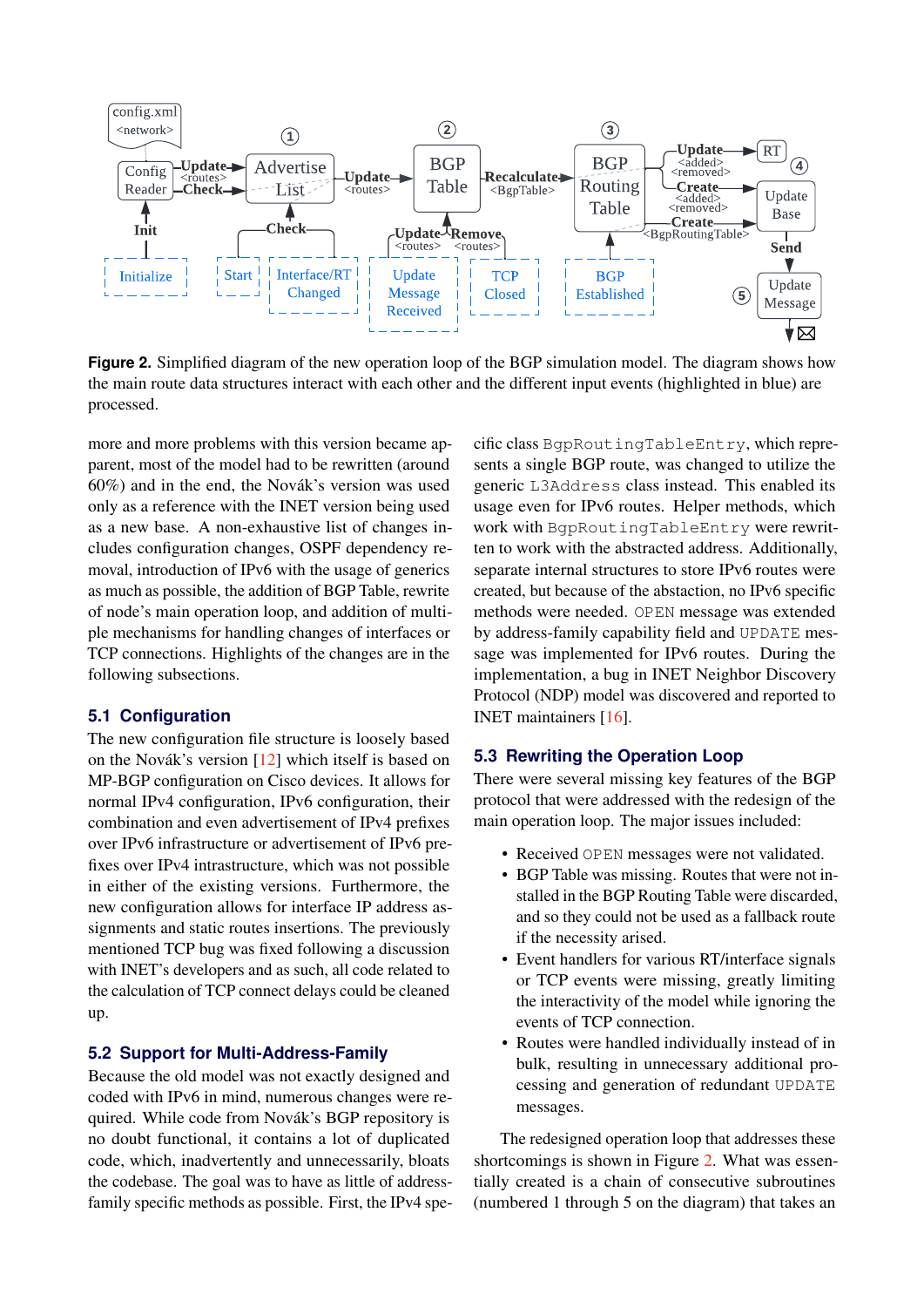incoming event together with its associated routes, recalculates the contents of these internal structures accordingly, updates the appropriate RT, and notifies relevant peers about the changes. The context of the event that triggered the computation is passed through the chain as well, allowing BGP to branch in different stages as needed. These stages are as follows:

⃝**1 Validation of the Advertise List** First, advertiseList structure is populated with prefixes entered by the network command once during node initialization. When the configuration file parsing process is complete, every prefix in the advertiseList structure is processed into BGP route entry and marked as valid or invalid, depending on whether the prefix can be exactly matched in the RT (*check* operation). A vector of these entries is passed to update BGPTable. *check* operation is executed either after the configuration file has been parsed, during the start of the node, or if a signal notification regarding Interfaces or RT is received.

⃝**2 Update of the BGP table** This subroutine takes a vector of routes as input. Each invalid entry is removed from BgpTable and each valid entry is verified to be present and added if necessary. The routes received in the UPDATE messages are processed in the same way; routes received in UPDATE message are processed into BGP route entries, while the withdrawn routes are also marked as invalid. If an active TCP socket closes, all routes received from that particular peer are invalidated. With this updated BgpTable, BgpRoutingTable can be recalculated.

⃝**3 Calculation of the BGP Routing Table** This procedure selects only the best route to each destination. It leaves BgpRoutingTable in sync with BgpTable and also returns two vectors: one vector that contains routes removed from the BGP Routing Table during the computation, and one vector that contains routes newly added to the BGP Routing Table. Both vectors are used to update the local RT and are passed to the updateSendProcess method, which creates a base for the update messages.

⃝**4 Creation of the Update Base** This procedure has two possible inputs: either it takes the two aforementioned vectors from the previous stage or it takes the entire current content of the BGP Routing Table. Its main purpose is to calculate attributes for each route and group them accordingly so that as few UPDATE messages are sent as possible.

⃝**5 Sending of the Update Message** This procedure creates and sends the appropriate AF-specific UPDATE message with the content of the structure created in the previous stage.

This redesign required a significant rewrite of the BgpRouter class. To allow the model to receive events during the simulation, the inheritance hierarchy of several classes had to be changed and additional handler methods had to be implemented. After all of these changes, this new version of the model has all features listed in Table [1.](#page-3-0)

# **6. Testing**

Since the majority of the model had been rewritten, thorough testing was required. Test suites of the previous model versions included a few different topologies, but since the models' support for Scenario-Manager was fairly limited, usually, only the initial exchange could be observed and analyzed. With the model being extended to fully support TCP state changes, interface state changes, routing table changes caused by other protocols, and node manipulation by ScenarioManager, a completely new and muchextended set of testing scenarios was devised. In order to provide the tests with additional value, they were taken in an educational direction.

In a video conference based discussion, a serious interest in routing tutorials was expressed by INET developers and OMNeT++ community. It was agreed to create a set of BGP tutorials that could be published on INET website. A similar unfinished set for OSPF and RIP was already created as an inspiration [\[17\]](#page-7-3). In the BGP set of tutorials, each includes an animation of the simulation, accompanied simulation files, and a description.

## **6.1 Methodology**

Each tutorial is focused on exactly one feature or aspect of BGP implemented in the simulation model. Its behavior and purpose are explained in detail. Testing topologies are kept as simple as possible. Every topology is compared to a topology built with Cisco BGP images inside the EVE-ng emulator. Reproduction package that allows the replay of resulting behavior is also included. Each tutorial is accompanied by the following:

- 1. animated imagery showcasing the topology and the exchange of the messages;
- 2. detailed explanation of the showcased feature and observed behavior;
- 3. captured traffic (.pcap) and RT changes in the simulation;
- 4. captured traffic (.pcap) and RT changes in the emulator with Cisco images;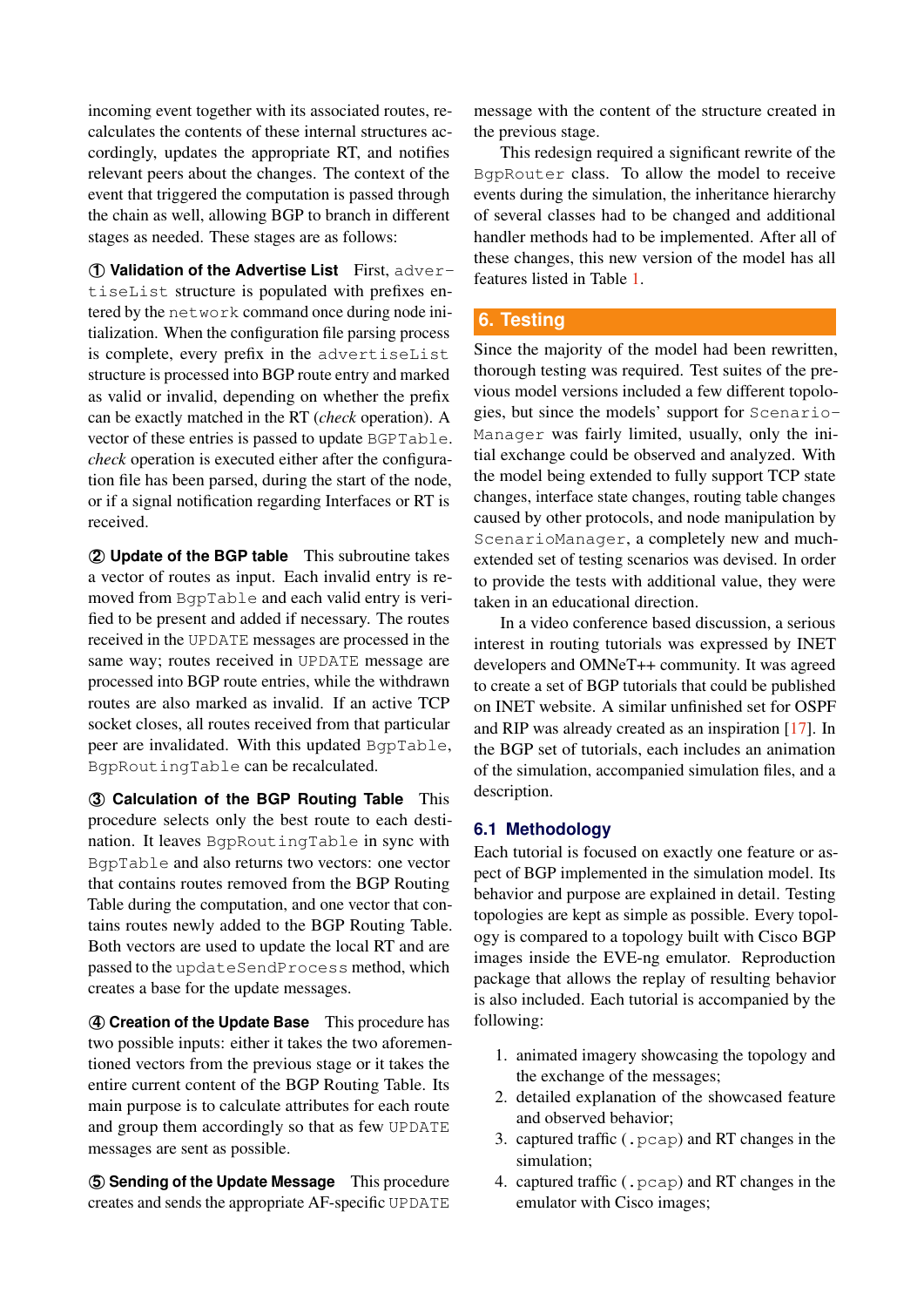5. reproduction package (simulation files and Cisco configuration files)

A detailed explanation of the testing process can be found in paper [\[18\]](#page-7-4) which deals with the standardized methodology of simulation models.

## **6.2 Example**

The creation of these tutorials is an ongoing process. A preview of the topics can be found on the INET website [\[17\]](#page-7-3) and some of them are already available on ANSA wiki page [\[19\]](#page-7-5). However, this is only temporary version as the goal is to get the tutorials published on INET website itself. Detailed example of the methodology (executed on EIGRP) can be also found on ANSA wiki page [\[20\]](#page-7-6).

#### **7. Conclusion**

In this paper, I have described the state of the BGP simulation models for OMNeT++ and I have highlighted their issues. Furthermore, I have solved the issues by re-writing a considerable part of the model. Nodes' main operation loop was completely redesigned and the interactivity of the model with the simulation was greatly improved. The resulting implementation combines features of both currently available models. Requirements of the INET maintainers were also taken into account during the implementation. I have described a testing methodology that is used to verify the model's functionality which also provides an educational value to the reader. The first section of the paper provides the reader with the necessary background about the basic BGP concepts and the theory behind Autonomous Systems.

To ensure the best chances for the resulting model to be merged into the INET code base, multiple code consultations occurred, which further narrowed the requirements for the product. A special 'Hackathon' session regarding the BGP model was held during the international OMNeT++ Summit in September  $2021^2$  $2021^2$ . Bugs in TCP [\[21\]](#page-7-7) and NDP [\[16\]](#page-7-2) simulation models were also reported, with TCP being fixed quickly after the fact.

Further improvements to the simulation model could deal with a unified way of handling redistribution. This feature would be, in my opinion, another big step-up in the quality of the simulation.

#### **8. Acknowledgments**

I would like to thank my supervisor Ing. Vladimír Vesely, Ph.D. for his consistent stream of motivation. ´

## **References**

- <span id="page-6-0"></span>[1] Santosh Janardhan. Meta: More details about the october 4 outage. [https://engineering.fb.com/](https://engineering.fb.com/2021/10/05/networking-traffic/outage-details/) [2021/10/05/networking-traffic/](https://engineering.fb.com/2021/10/05/networking-traffic/outage-details/) [outage-details/](https://engineering.fb.com/2021/10/05/networking-traffic/outage-details/), October 2021. [Online].
- <span id="page-6-1"></span>[2] Ratul Mahajan, David Wetherall, and Tom Anderson. Understanding bgp misconfiguration. *ACM SIGCOMM Computer Communication Review*, 32, 09 2003.
- <span id="page-6-2"></span>[3] Lily Hay Newman. The infrastructure mess causing countless internet outages. [https://www.wired.com/story/](https://www.wired.com/story/bgp-route-leak-internet-outage/) [bgp-route-leak-internet-outage/](https://www.wired.com/story/bgp-route-leak-internet-outage/), June 2019. [Online].
- <span id="page-6-3"></span>[4] Geoff Huston. AS65000 BGP Routing Table Analysis Report. [https://bgp.potaroo.](https://bgp.potaroo.net/as2.0/bgp-active.html) [net/as2.0/bgp-active.html](https://bgp.potaroo.net/as2.0/bgp-active.html). [Online], Accessed: 2022-04-23.
- <span id="page-6-4"></span>[5] Geoff Huston. AS131072 IPv6 BGP Table Data. [https://bgp.potaroo.net/v6/](https://bgp.potaroo.net/v6/as2.0/index.html) [as2.0/index.html](https://bgp.potaroo.net/v6/as2.0/index.html). [Online], Accessed: 2022-04-23.
- <span id="page-6-5"></span>[6] Jeremy Grossmann et al. GNS3. [https://](https://www.gns3.com/) [www.gns3.com/](https://www.gns3.com/). [Online], Accessed: 2022- 04-23.
- <span id="page-6-6"></span>[7] EVE-NG Ltd. EVE-NG. [https://www.](https://www.eve-ng.net/) [eve-ng.net/](https://www.eve-ng.net/). [Online], Accessed: 2022-04- 23.
- <span id="page-6-7"></span>[8] OpenSim Ltd. Simulator OMNeT++. [https:](https://omnetpp.org) [//omnetpp.org](https://omnetpp.org), 2022. [Online], Accessed: 2022-04-23.
- <span id="page-6-8"></span>[9] Cisco Systems. Packet tracer. [https:](https://www.netacad.com/courses/packet-tracer) [//www.netacad.com/courses/](https://www.netacad.com/courses/packet-tracer) [packet-tracer](https://www.netacad.com/courses/packet-tracer). [Online], Accessed: 2021-07-23.
- <span id="page-6-9"></span>[10] INET. INET Framework. [https://inet.](https://inet.omnetpp.org) [omnetpp.org](https://inet.omnetpp.org), 2022. [Online], Accessed: 2022-04-23.
- <span id="page-6-10"></span>[11] INET. Initial BGP Implementation. [INET com]( https://github.com/inet-framework/inet/tree/9763e6c766205c91873f322eb2a7530b2581fd9a/src/inet/routing/bgpv4)[mit 9763e6c,]( https://github.com/inet-framework/inet/tree/9763e6c766205c91873f322eb2a7530b2581fd9a/src/inet/routing/bgpv4) 2018. [Online].
- <span id="page-6-11"></span>[12] Adrian Novak. Modeling and simulation of bgp. Master's thesis, Brno University of Technology, Faculty of Information Technology, 2019.
- <span id="page-6-12"></span>[13] Mani Amoozadeh. Pull request #381 - Bgp improvements. [https://github.com/](https://github.com/inet-framework/inet/pull/381) [inet-framework/inet/pull/381](https://github.com/inet-framework/inet/pull/381), 2018. [Online].

<span id="page-6-13"></span><sup>2</sup>https://summit.omnetpp.org/2021/